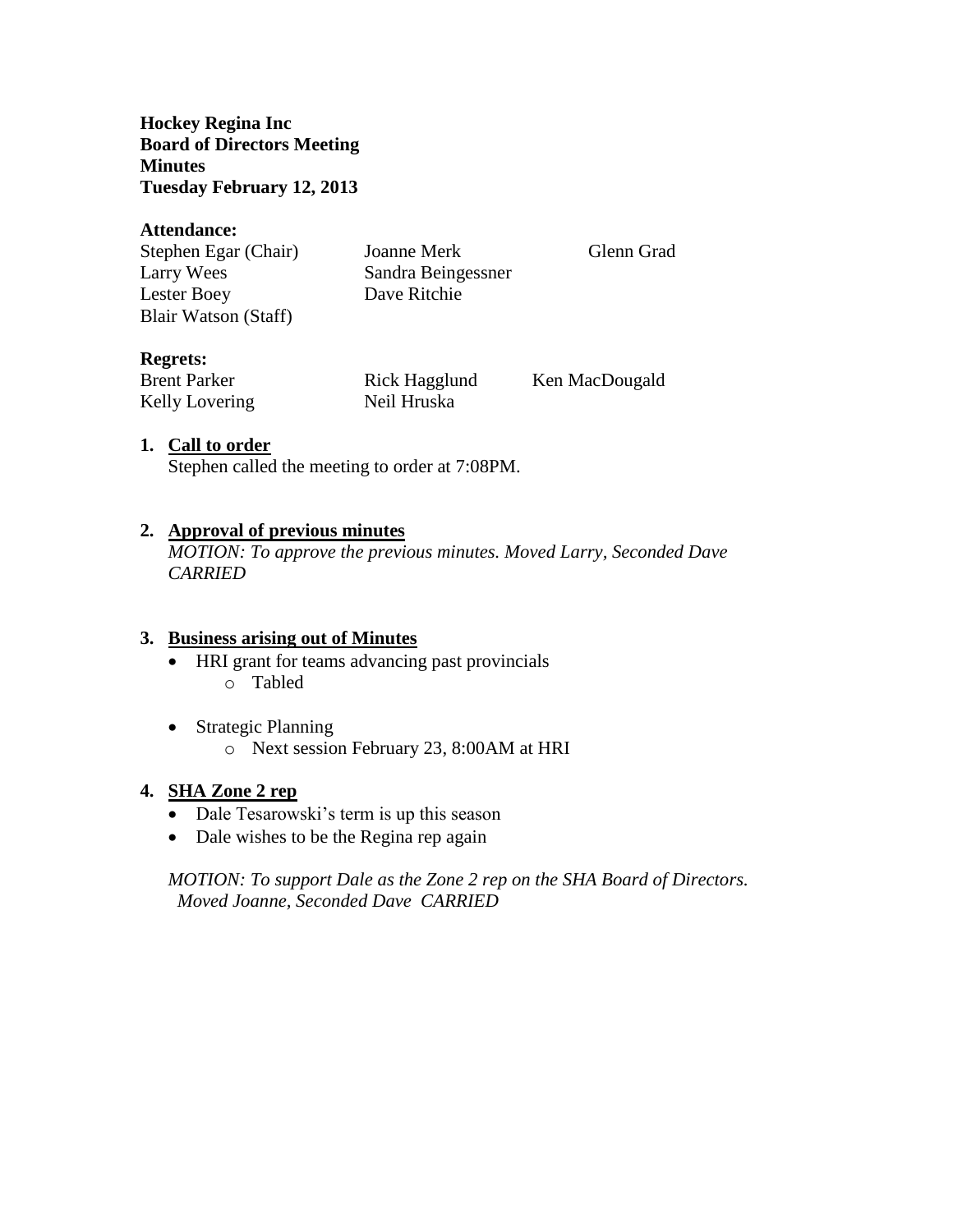# **5. Midget AAA**

- General discussion on the coaching appointment timeline
- Need to interview prospective candidates before appointing/eliminating anyone
- Felt that it is not prudent to advertise for either AAA coaching position until the season is completed
- Discussion on commitments to prospective AAA players.
- The only formal commitments are written ones. These are the only ones that either AAA league honours.
- Felt that not fair for any commitments (Male/Female) to be granted until a coach is in place for the upcoming season

*MOTION: The current coaches of both AAA teams are not allowed to make formal commitments to prospective players for the upcoming season.*

 Larry to communicate this to the Rebels and Pat C's and their prospective leagues.

# **6. Racial slur**

- A complaint regarding a racial in B3 has been received in the office
- Stephen to follow-up with Brent and the other team

# **7. Directors reports**

President

o Nothing other than the Strategic Planning

# Initiation

o Nothing to report

# Novice

o Nothing to report

# Atom

o Nothing to report

# Pee Wee

- o P2A tournament went well
- o P1 tournament went well. HRI teams did well in tournament

# Bantam

o Nothing to report

# Midget

o Nothing to report